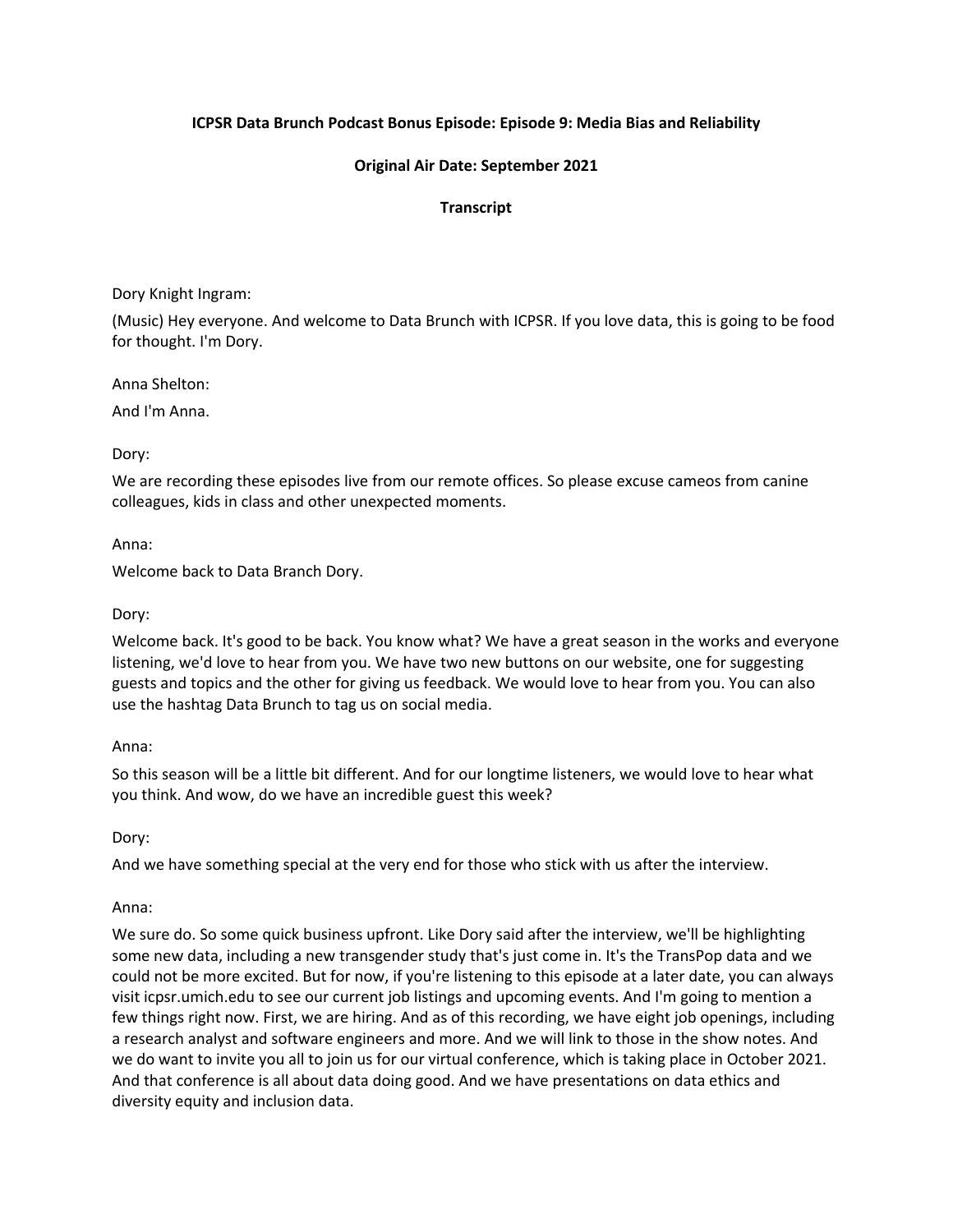### Anna:

We have practical resources. We have some amazing guest speakers. So please do join us. If you haven't yet, you can sign up for our email newsletter and we'll give that link in our show notes to get registration information. This conference is free and it's open to the public and you can also register by just going to our homepage of our website and you'll find a link there. And I also want to let you know, we have some upcoming webinars. There's going to be one about using GIS data.

### Anna:

There's a really interesting one about research on higher education. They're going to talk about psychological series of student engagement and what goes on in college classes. And there's a few others. There's a lot of webinars coming up, so you can register for those on our homepage. So up next, we are so excited to have this incredible guest with us for our first episode of the new season. Over the last couple of years, we have just fallen in love with this chart, looking at bias in media. It's something that all of us nerds over here at ICPSR have really gravitated towards. And we are so excited to have the creator of that come on and talk to us about the data behind it and just how important it is. So with that, I'm going to turn it over to you Dory.

### Dory:

Welcome back everybody. This is actually our first episode of season two. And we are just starting off large, okay. So we have with us today Vanessa Otero, who is creator of the Media Bias Chart and also founder and CEO of Ad Fontes Media. Welcome Vanessa.

#### Vanessa Otero:

Hi, thanks so much for having me today.

#### Dory:

And because today's conversation might take a little bit of a different structure, I just want to make sure you know we have some guests in the virtual room with us. We have ICPSRs Jenna Tyson, who is a multimedia designer. Hey Jenna.

Jenna Tyson:

Hi everybody.

Dory: And then we have ICPSRs Anna Shelton.

Anna: Hi everybody.

Dory:

So, we are here to talk about the pretty amazing Media Bias Chart. And so I have a little bit of a disclosure to make. So for almost 20 years of my life, I spent time as a newspaper journalist. And so of course I am very interested in this chart. My priors are, the Detroit Free Press, the Boston Club, The Philadelphia Inquirer, and the Tampa Bay Times. So I know where they all are on the charts.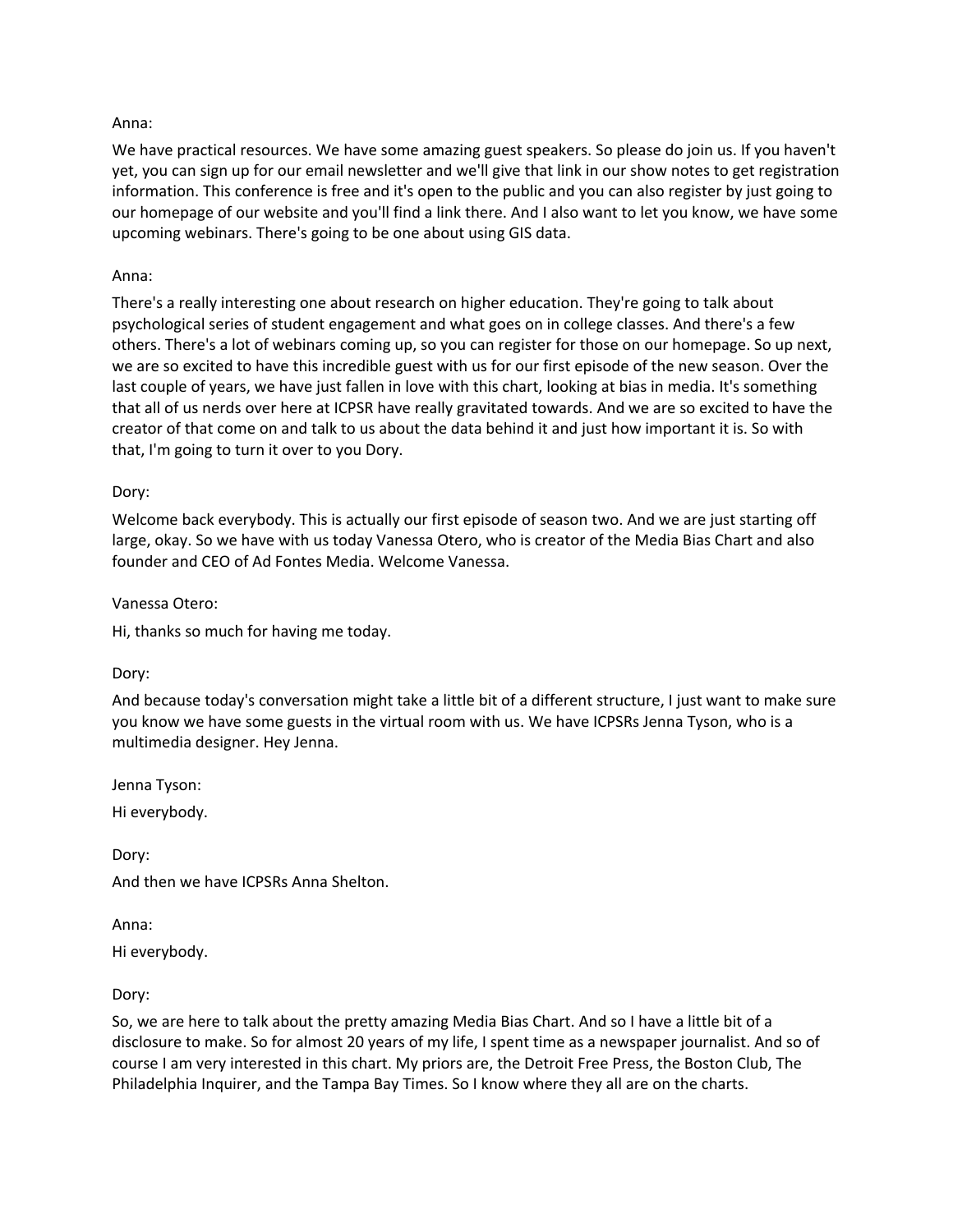## Vanessa Otero:

Excellent publications. Rated very highly in our chart.

# Dory:

Yeah so it is interesting. And so one reason why I'm happy that Jenna is here is, if you work in the media, the things that are in the Media Bias Chart it's second nature. So you might not really think about it as you consume other media. You pretty much know where people fall. But it was really cool when my colleague Jenna said, hey, I found this really cool resource. And I was like, oh yeah, I know about that. And so Jenna, if you wouldn't mind, I want to hear your story about how you were introduced to it and then that'll lead into our questions for Vanessa.

## Jenna Tyson:

Sounds good Dory. I don't know if I can remember exactly how I stumbled across the Media Bias Chart, but it was when I was trying to navigate leading up to the presidential election and all of the Black Lives Matters stuff and the COVID stuff and trying to find sources that weren't biased basically, or I was looking for accurate information and I came across the media chart and it's actually changed my life because now I use AP news or Reuters. And that's where I get my news. And if I see something crazy or something that makes my anxiety spike, I think, you know what, let me check on AP news or Reuters. And then if it's not there, then I'm like, okay, let me check again on like Snopes or some of those places that talk about these crazy things that you see on Facebook. And so that's how I came in contact with it. And I've been recommending it just so many people because it's just so hard to find reliable unbiased information.

# Dory:

Thank you Jenna. So it sounds like you have something in common with Vanessa who a patent attorney was hearing friends fight over the legitimacy of sources during the 2016 election. And just sounds like Vanessa, you just got frustrated and did something about it. So tell us about that.

## Vanessa Otero:

Yeah. In the run up to the 2016 election, but the specific thing that bothered me was people fighting with each other very ineffectively on social media, particularly Facebook, by throwing links at each other from sources that they thought were reputable. And then they would fail to convince whoever they were arguing with because the other person would just dismiss it as biased. And in a lot of cases it was. I thought I just wanted to talk to my friends about the news and this concept that some new sources are more reliable. I'm sure there's people refer to it as fake news, but there are sources that are sort of in the middle of that. There's a lot of opinion on analysis content out there. And then there's left and right things, but then there are things that are way out there and extreme.

## Vanessa Otero:

And as a patent attorney, I knew that I explain things in words and pictures, but pictures really drive a lot of understanding for folks. So as you said Dory, if you're in the media, you're like very media savvy, you're exposed to a lot of different news sources. You sort of understand that different sources fall in different parts of the landscape intuitively, but not everybody does. And so I was sort of shocked at how popular this got, when I created this as a hobby. As I like to say, I'm a huge nerd, which is why as a hobby, I was making pictures of the news landscape in the evening, while on my day job was a lawyer. So yeah, it got really popular and I just got pulled into this line of work.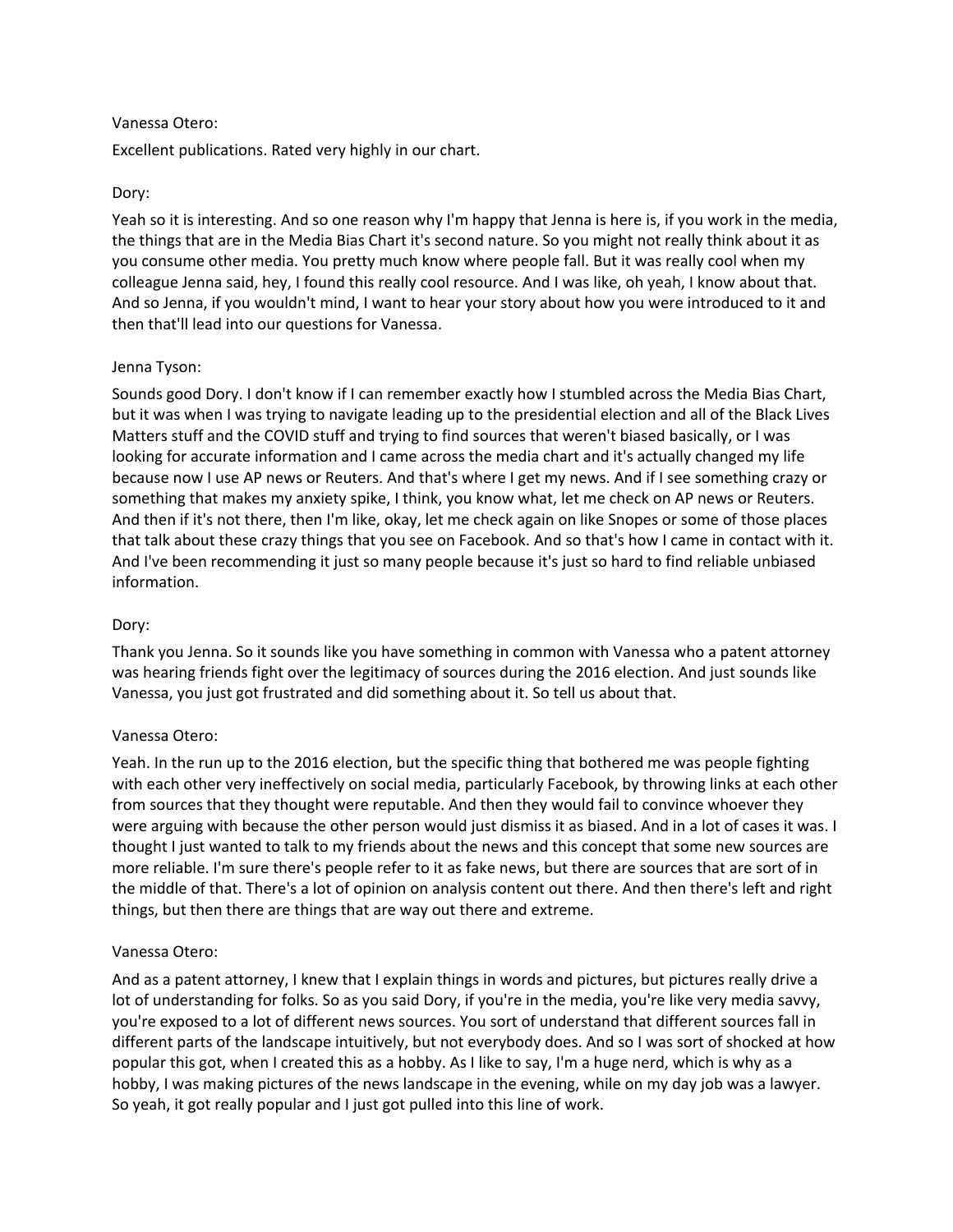# Dory:

So this being Data Brunch, I was really struck by a description on the Ad Fontes website that says and I quote, "Junk news is like junk food. And just like junk food has caused massive health epidemics in our country. Junk news is causing a massive polarization epidemic." That just really stuck with me. And do you want to expound on that?

## Vanessa Otero:

Yeah. Junk food and in junk news. This analogy I think is really apt because in the fifties and sixties, when there was all of a sudden leaps forward in food processing, which solved one problem, which is food insecurity and storage and cleanliness issues. But then all of a sudden we had more calories and anybody really needed. So it wasn't until years later where we realized the adverse health effects of that. And I think we're in a similar space now with junk news. We've got a massive proliferation of information that we've never had to deal with before, which is great. And ultimately like a net benefit, but we're experiencing these growing pains of having to deal with, how to process more information than we ever had available to us at once.

## Vanessa Otero:

So for information we're at these early stages where we're learning, okay, what's good, okay and bad as far as like information, how do I discern that? And then how do I demand it? How do the publishers that produce it, they've got incentives. People like it, they get the dopamine hit from bias, confirming junk news. So how do we break those cycles? So I think there's corollaries to healthy diet and exercise, like healthy information diet. And what I like to call civic exercise, doing things like voting and volunteering and talking to real people that you disagree with. Those are forms of civic exercise. And in addition to cleaning up your information diet, I think we can improve where we're at and adapt to the information environment that we're facing right now.

## Anna:

Awesome. I could not agree on that stuff more. And oh my goodness, could we have a whole other podcast talking about food because this is yes, right up my alley. So as a fellow self-professed nerd, you're bringing up some interesting questions for me about how you do develop your own data. So could you tell us a little bit about how you collect your data and how do you make sure that your own data and your own analysis are not biased?

## Vanessa Otero:

Yeah. That was sort of the first thing we had to wrestle with, well, I had to wrestle with by myself when I just created this as a hobby and everyone would ask a couple of things. One of the things they would ask for was what the data is and what the methodology is. And could we rate some more news sources of course. And then they say, well hey, isn't this bias because you're biased? And I thought, oh yeah, that's true. I am biased because I'm a person. How do we solve that? And I really wanted to make this better as soon as I saw it got popular because people were using it in schools and that sort of a lot of responsibility. I came from a legal background and was in law school.

## Vanessa Otero:

And I appreciate the rigor that goes into academic publishing. So I wanted to make it, it set out on making this as good as it could possibly be. So I knew that there would need to involve like a better samples, controls for how we select our samples and then ultimately diversity across all the relevant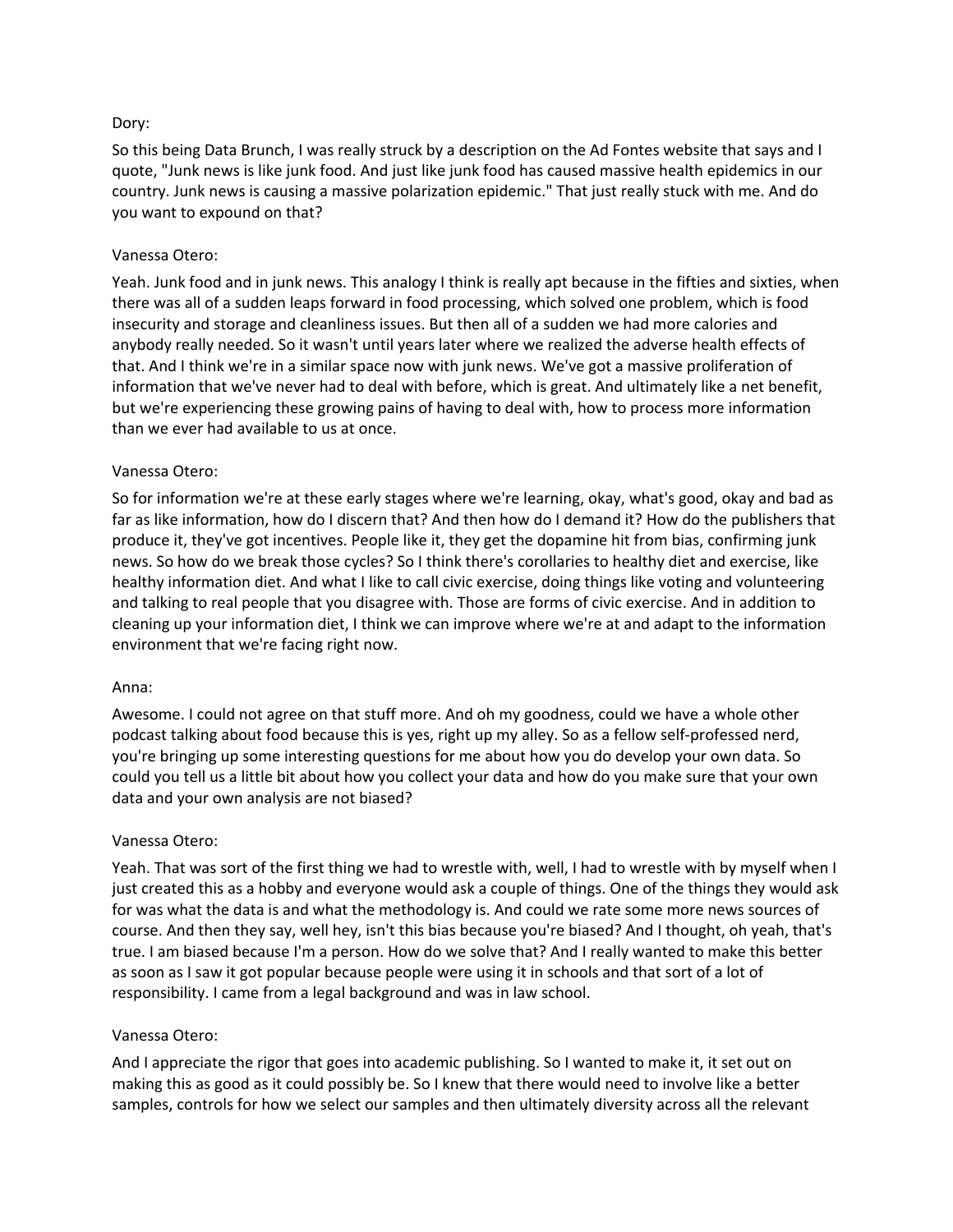domains, which is certainly political affiliation, diversity, and then across gender, race, age, and other abilities. All sorts of things that you'd go into people's experiences because people come to the news with their own subjective experiences. And especially like the political diversity, because we're rating a lot of political things on the left right spectrum, it's very important to people to know that we're being as fair as possible with that.

# Vanessa Otero:

So the first multi analysts ratings project we did in 2019. And I recruited a group of about 20 analysts and spent a few months getting our first big sets of a few thousand articles. We had about 7,000 articles total and a little bit over 120, 130 total news sources. And I developed a content analysis methodology. I developed a taxonomy for what is at the top and what's in the middle and what's at the bottom of the news landscape. And there's a lot that goes into that. There's certain principles of journalism and law and philosophy that went into like, why something's good, why something's okay, why something's bad. So ultimately at the top, we put the work journalists do up there in the original fact reporting in fact reporting. Right below that, there's a section called complex analysis and analysis.

# Vanessa Otero:

Now analysis is still really good and some of the best news sources are in that section right there. But the reason we put the fact reporting collection of information and reporting of information at the top, the work that journalists do, is because the analysis couldn't occur without it. So we need that at the top of the news landscape. And so below that is opinion. It's still usually based in truth not lies. But so opinion, not as valuable. Everybody's got them. And then below that are things that are problematic. Below that things that are misleading, and below that things that are inaccurate or fabricated. So that makes sense to most people. And then the left-right is like a contemporary US left-right spectrum. But I could dive into each of these topics. But with our analysts, I created a methodology where we have first created, it was by going through articles and individual sentences, individual headlines and pictures and trying to pick out like for each of these, what are the things that make us value them on each of these domains?

## Vanessa Otero:

And we broke it down into things like expression, like this expresses fact analysis or opinion, and then veracity. Everyone thinks of like reliability as like fact fullness or truth or something like that. And it's ultimately the veracity scale, which condenses a lot of those principles. But then there are other things like, the headline and graphic and how will those match up to the article. So those are really our main factors, and there were some other sub factors. And then for bias, sub factors are, political position, language, like how you refer to your opponents or how you refer to an issue and things like comparison, topic selection, and omission.

## Vanessa Otero:

So there's number of different sub factors in there. Train the analysts on each of those and they give scores for each one and then they give an overall reliability and bias score that's numeric. So we have like a somewhat arbitrary seeming scale from zero to 64 for reliability, and minus 42 to plus 42. It's basically eight categories for reliability and seven categories for bias. And ultimately how we come up with our overall source ratings is, we'll take a representative sample of the web source or the TV show or the podcast, because now we do all those different mediums.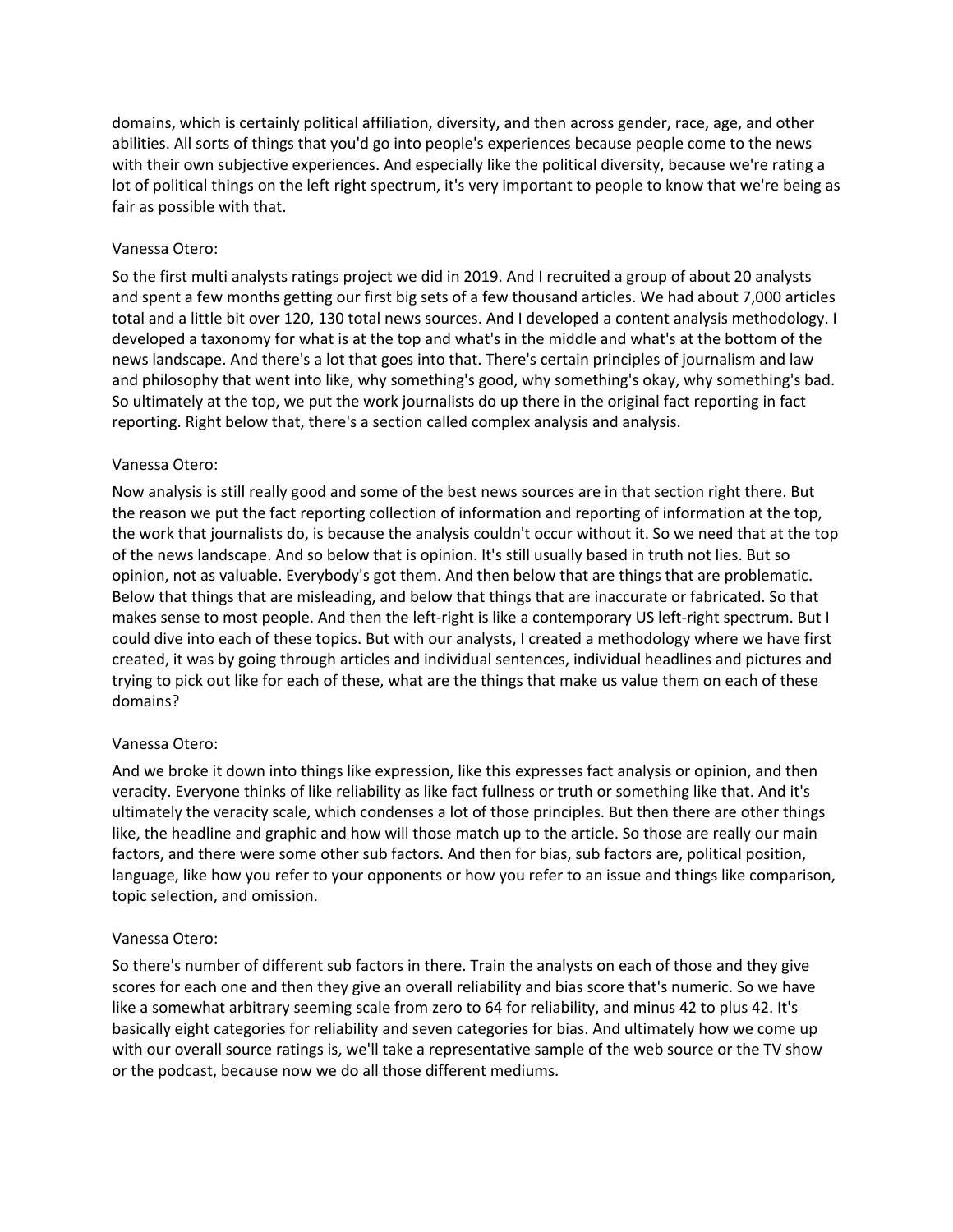### Vanessa Otero:

And the minimum for articles is like 15 articles. But the bigger sources that we've got, we've got hundreds of articles rated for those. And the overall source score is a weighted average of those sample articles. So it's a weighted average because we wait really low reliability and really high biased scores heavier, because when people come across a piece of news or news like content that is misleading or problematic or fake or extremely biased, that weighs very heavily in the minds of the people who are consuming that news source. So New York Times opinion articles or Wall Street Journal opinion articles are going to impact the overall view of the bias of that whole source.

## Jenna Tyson:

So you were talking about, you went through articles and podcasts and you'd look at photos and all this sort of stuff. And I just was wondering when you're looking at photos and you're rating for some of these different categories, can you give us an example of what that would look like?

### Vanessa Otero:

Yeah. I think the most common example is a highly unflattering picture of an opposing politician. That's sort of the main one that would contribute heavily to bias. Or another example is, if you're talking about like topic selection or omission, we noticed this a lot last year when there were protests over the summer in the wake of the murder of George Floyd. If the paper wanted to focus on like violence, destruction and looting and have a picture of like a burning building and cars overturned, that's a different focus and it has a different meaning for bias than a picture of a large group of peaceful protesters walking down the street in the middle of the day.

### Dory:

That's a great question Jenna. That's another one of those things that it's like second nature. It's almost like a hobby. When I read the headline and I see the picture or I see the picture first, I already know what tone the headline is going to be, based on whether the person is smiling or sad or it's a gotcha moment or they look confused. Yeah. It's interesting.

#### Jenna Tyson:

Yeah, it's so interesting. So I was going to ask you, why does bias in the media even matter? But I think that you've addressed that. And I think that that's something that we know intrinsically, but it's interesting to be able to identify it. But then kind of following up on that, if we got this right. So say that everybody was checking this out and looking at the Media Bias Chart and only paying attention to the least biased places. If we had that more media aware consumer, how would that change things? How would people's lives be different?

#### Vanessa Otero:

Well, I think we see the problems of having a non-savvy or non-information literate electorate society right now. If people can't discern good information from bad information, it affects our very lives and our health. People will say, what would be the worst thing that could happen if this misinformation problem continues? I don't really think it needs to get any worse. I think it's already been about as bad as it can get. 700,000 people have died in the pandemic that did not have to be this polarized or politicized. People literally stormed the capital to try to undo the election based on misinformation. So that's pretty bad. That's pretty dire. And other real life consequences of polarization, I feel like polarization is the main thing that is a main problem that's exacerbated.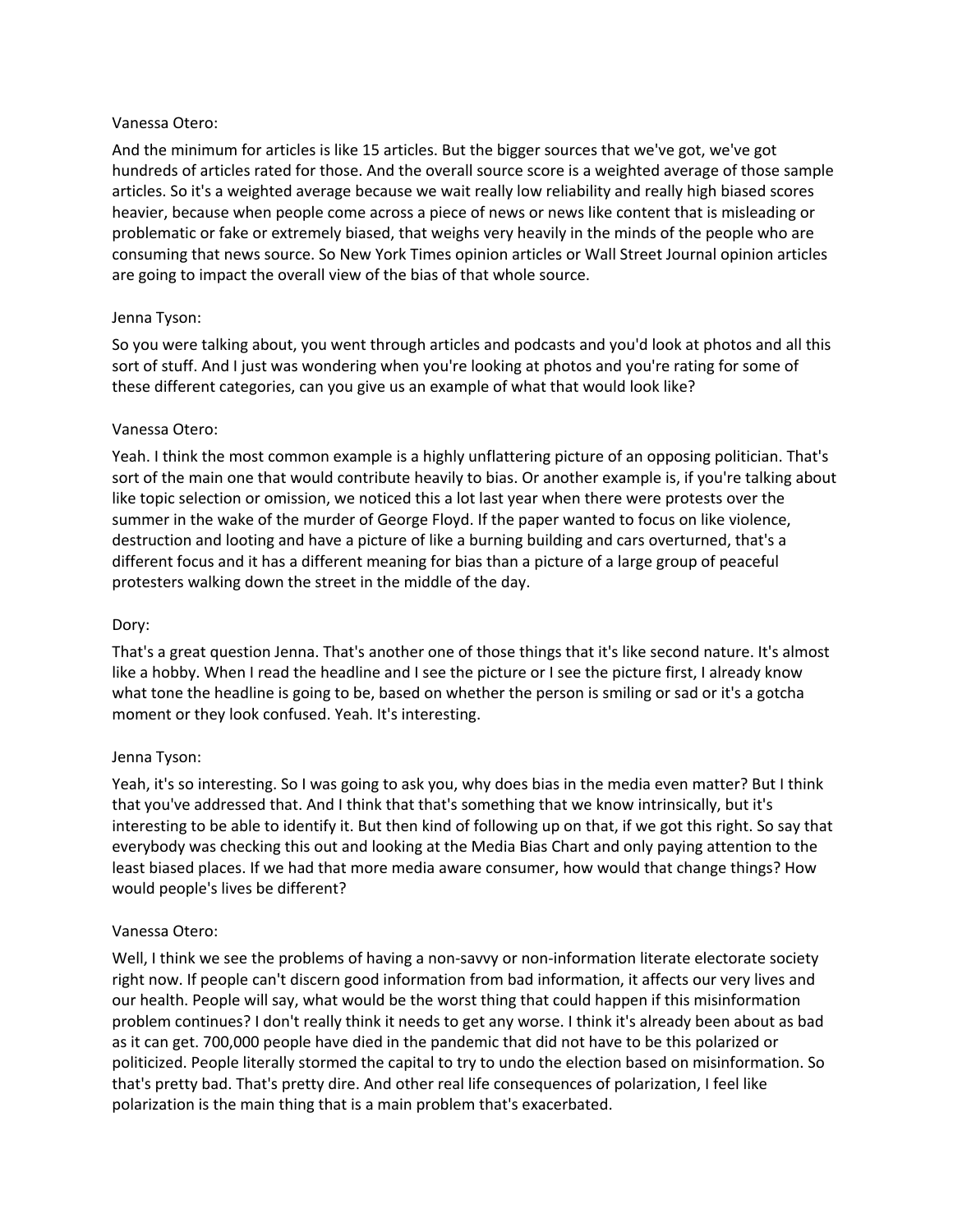### Vanessa Otero:

I mean, not that like there wasn't polarization before there was media. There've been periods of polarization before. We didn't need Facebook to have the civil war. People have been polarized. But I think it's an accelerator the information that environment where we get sucked into these bias confirming loops and become really resistant to new information that might cause us to shift our beliefs because they become so tied to people's identities. So since polarization and identity and the political decisions and the life decisions that you make are so often tied up together, you have people that just for some reason, they've decided that they are against vaccines and pro any other treatment that's floated out as a possible cure, whether it be like vitamin D or hydroxychloroquine or ivermectin, just because it's like going against the grain and they just see value in like going against the grain.

## Vanessa Otero:

So what could it look like if we just focused on better information, getting better information? Well I think what that would look like is, more people being okay with the fact that problems are complicated and require complex solutions and just being able to sit in that for a little while. Things aren't so binary, things aren't so like, oh my side versus your side. Having things be binary and polarized is a way of simplifying things and like coping with all the information that we've got in the world. I mean, it's a coping mechanism.

## Vanessa Otero:

It's hard to deal with all the problems in the world. So if you could just say, all right, my team believes this and I'm just going to stick with that. And I don't have to think about it any further, that's easier. It's more uncomfortable to say, oh, we don't know what the solutions to these problems, like how to get past this pandemic or how to solve healthcare, or how to solve immigration, or how to solve a number of these problems that we face. So I think if we move towards people complexifying their thoughts a bit and complexifying their understanding, that would be a good thing.

## Anna:

So I have a question, I know that we're running short on time, so I'm trying to be respectful of that and I have a thousand questions. But one thing I'd love to know very quickly is what are some things that people could look out for when they're reading a news article, watching a news broadcast, looking at their social media. What are some quick tells that people could be looking out for to see that bias quickly?

## Vanessa Otero:

Yeah, great question. Jenna you said, when things make you really anxious. So if something stirs a strong emotion, either really positive or really negative, that's a good signal. And we're consuming information really quickly, especially on TV. There's so much coming at you visually and auditorily at the same time. It's sort of like, remember when you first started driving, it's like wow, there's a lot of information to take in. But then over time it becomes second nature. So sometimes we just let this information, especially on cable news, just wash over us. And we just ingest it and accept it. It's really helpful to just slow down and think about just the expression itself of the content.

## Vanessa Otero:

Is it expressed in a bunch of like fact statements? Is it expressed more as like analysis where they say like, here's a fact but then here's a conclusion or some inferences and statements of meaning about that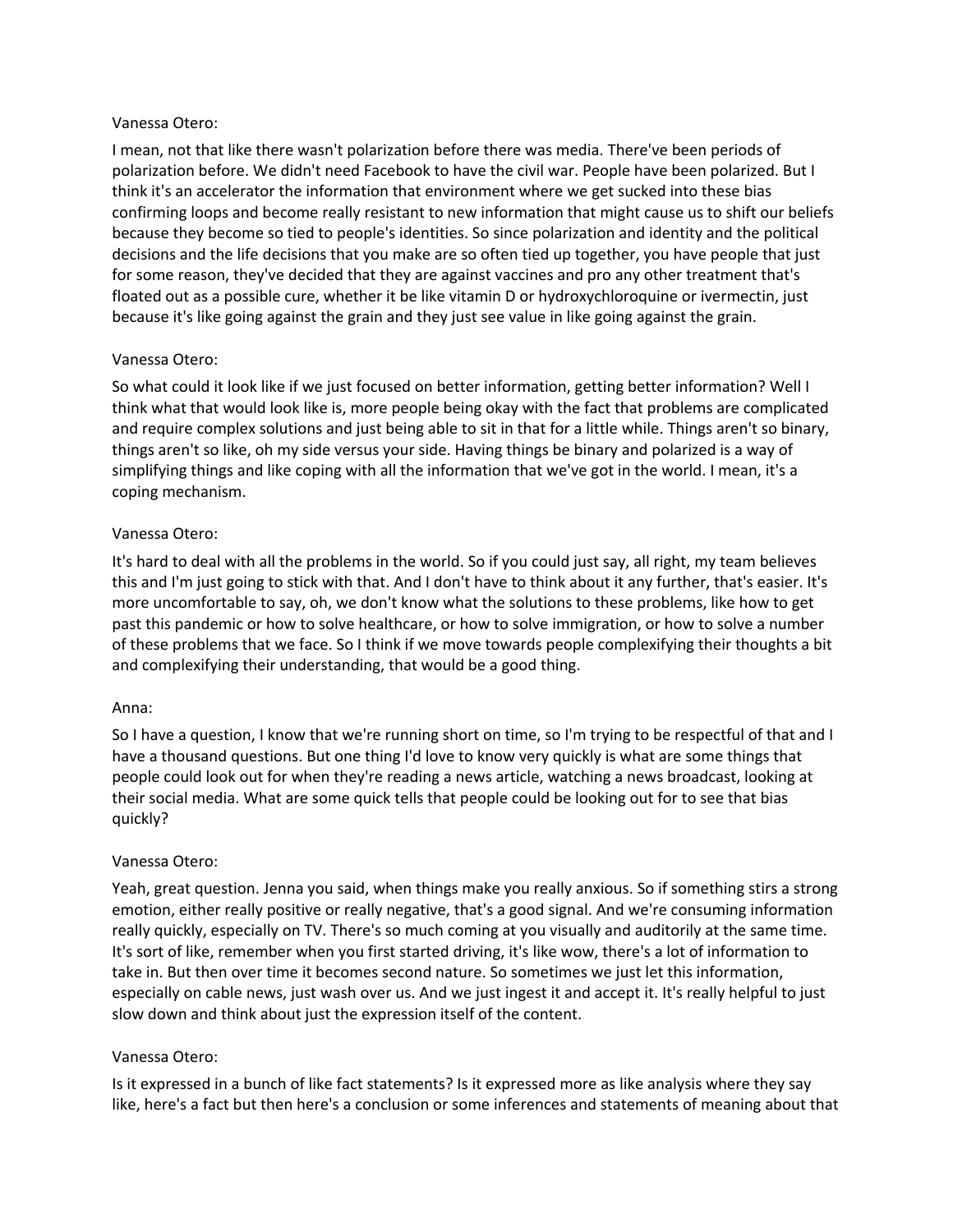fact, or are they just spitting out opinion after opinion, after opinion, after opinion. And I think just recognizing that those distinctions between, let me give you examples that you can bring to mind immediately.

# Vanessa Otero:

You watch your half hour nightly news on the major networks like ABC, NBC, CBS, or PBS news hour. They'll cover 12 to 15 stories in 30 minutes, which does not leave a lot of time for opinion and analysis. It's just like, this is what happened, this is what happened, this was what happened. If you watch CNN, Fox, MSNBC, you can watch it for like six hours and hear four stories and 38 pundits. So that's a lot of analysis and opinion content. It's further away from news. It's cheaper to produce. It's like the junk food of news. It's like the donuts and fries of the media landscape. Like yes, it's delicious and satisfying and it's technically food, but not the most nutritious.

## Dory:

Thank you, the way to bring it full circle. Like the junk buffet. How can listeners find out more about this or contact you?

## Vanessa Otero:

Yeah. Go to our website, which is adfontesmedia.com. A-D F-O-N-T-E-S media.com. You'll see our static media bias chart and our interactive Media Bias Chart. And we provide all sorts of resources for individuals, schools in other use cases for our data, because that's where we're here about, data. We have news reliability and bias data. That's a unique in the world and can help a lot of people navigate the news landscape.

## Dory:

Okay. Well a huge thank you to you Vanessa. This is an honor. We are biased. We like the Media Bias Chart. I mean, can you imagine the kids learning this in school, how they will be when they get our age, what kind of media consumers are going to be? So kudos to you.

## Vanessa Otero:

I hope so. And on a hopeful note I feel like it seems like we're in a tough time right now, but just like a generation can learn to go from illiterate to illiterate in just one generation, so can a society learn to go from media illiterate to media literate in one generation, as long as it's taught in the schools. So, that's what we got to work on.

Dory: Thank you so much.

Vanessa Otero: All right. Thanks all.

## Anna:

All right. Thank you so much Vanessa for joining us. We do want to tell you about some new data that's come in over the summer. And we are so excited to have the TransPop study come to live at ICPSR. And if you haven't heard of the TransPop study, this is the first national probability sample of transgender